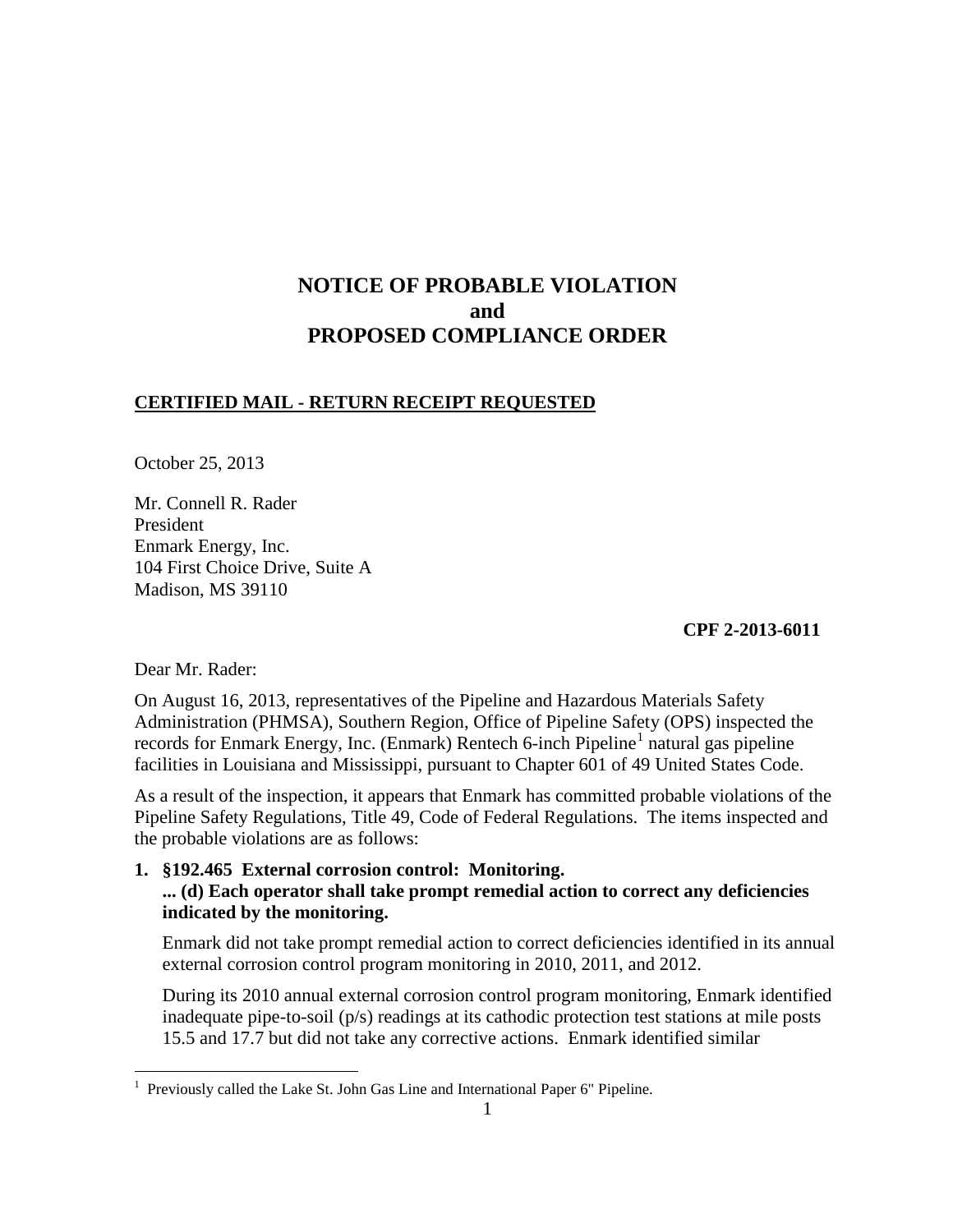inadequate p/s readings during its 2011 and 2012 annual external corrosion control program monitoring but, again, Enmark did not take any corrective actions.

#### **2. §192.517 Records.**

**(a) Each operator shall make, and retain for the useful life of the pipeline, a record of each test performed under §§192.505 and 192.507. The record must contain at least the following information:** 

#### **... (5) Pressure recording charts, or other record of pressure readings.**

Enmark did not retain for the useful life of the pipeline pressure recording charts or other records of pressure readings for a test performed under §§192.505 and 192.507.

The Rentech natural gas pipeline was hydrostatically pressure tested on February 13-14, 1985. Enmark's records for the February 1985 pressure test pipeline consisted only of an April 4, 1985, International Paper Company "Memo to File" with the test pressure, the dates of the test, and other information. That is, Enmark did not provide the OPS inspector pipeline pressure recording charts or other records of pressure readings for the 1985 hydrostatic pressure test.

#### **3. §192.745 Valve maintenance: Transmission lines.**

### **... (b) Each operator must take prompt remedial action to correct any valve found inoperable, unless the operator designates an alternative valve.**

Enmark did not take prompt remedial action to correct four valves it discovered as inoperable during its critical valve inspections and did not designate any alternative valves.

In July 2009, Enmark discovered that four pipeline valves were inoperable during its critical valve inspection and did not take prompt remedial action to correct the deficiencies. That is, Enmark's Critical Valve Inspection Reports for July 2009, November 2009, November 2010, October 2011, and August 2012 indicate that Enmark found the valves inoperable and frozen in position during each of these annual valve inspections yet Enmark did not take any remedial actions to correct the deficiencies.

#### Proposed Compliance Order

With respect to Items 1, 2, and 3 pursuant to 49 United States Code § 60118, the Pipeline and Hazardous Materials Safety Administration proposes to issue a Compliance Order to Enmark Energy, Inc. Please refer to the *Proposed Compliance Order*, which is enclosed and made a part of this Notice.

#### Response to this Notice

Enclosed as part of this Notice is a document entitled *Response Options for Pipeline Operators in Compliance Proceedings*. Please refer to this document and note the response options. Be advised that all material you submit in response to this enforcement action is subject to being made publicly available. If you believe that any portion of your responsive material qualifies for confidential treatment under 5 U.S.C. 552(b), along with the complete original document you must provide a second copy of the document with the portions you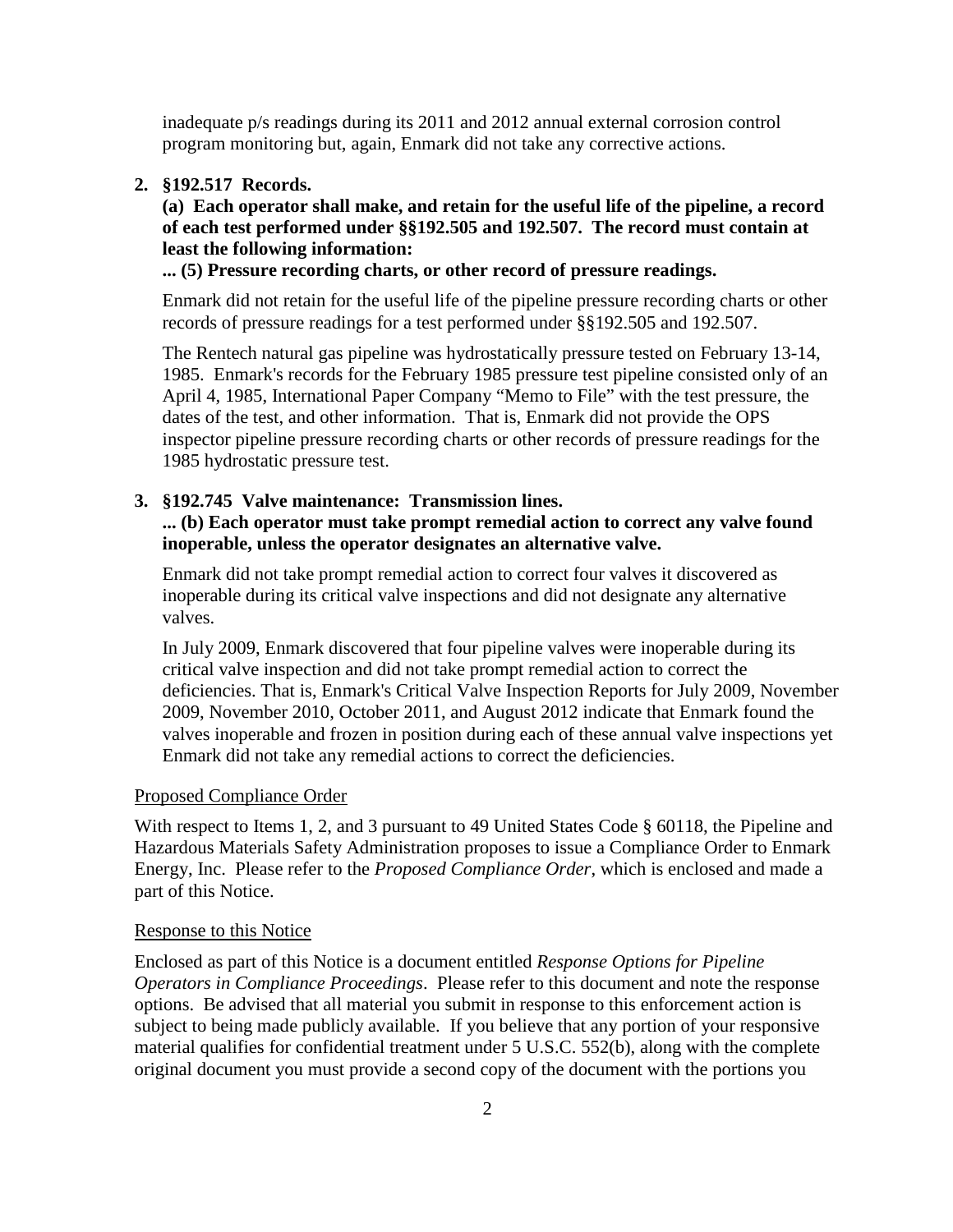believe qualify for confidential treatment redacted and an explanation of why you believe the redacted information qualifies for confidential treatment under 5 U.S.C. 552(b). If you do not respond within 30 days of receipt of this Notice, this constitutes a waiver of your right to contest the allegations in this Notice and authorizes the Associate Administrator for Pipeline Safety to find facts as alleged in this Notice without further notice to you and to issue a Final Order.

In your correspondence on this matter, please refer to **CPF 2-2013-6011**and for each document you submit, please provide a copy in electronic format whenever possible.

Sincerely,

Wayne T. Lemoi Director, Office of Pipeline Safety PHMSA Southern Region

Enclosures: *Proposed Compliance Order Response Options for Pipeline Operators in Compliance Proceedings*